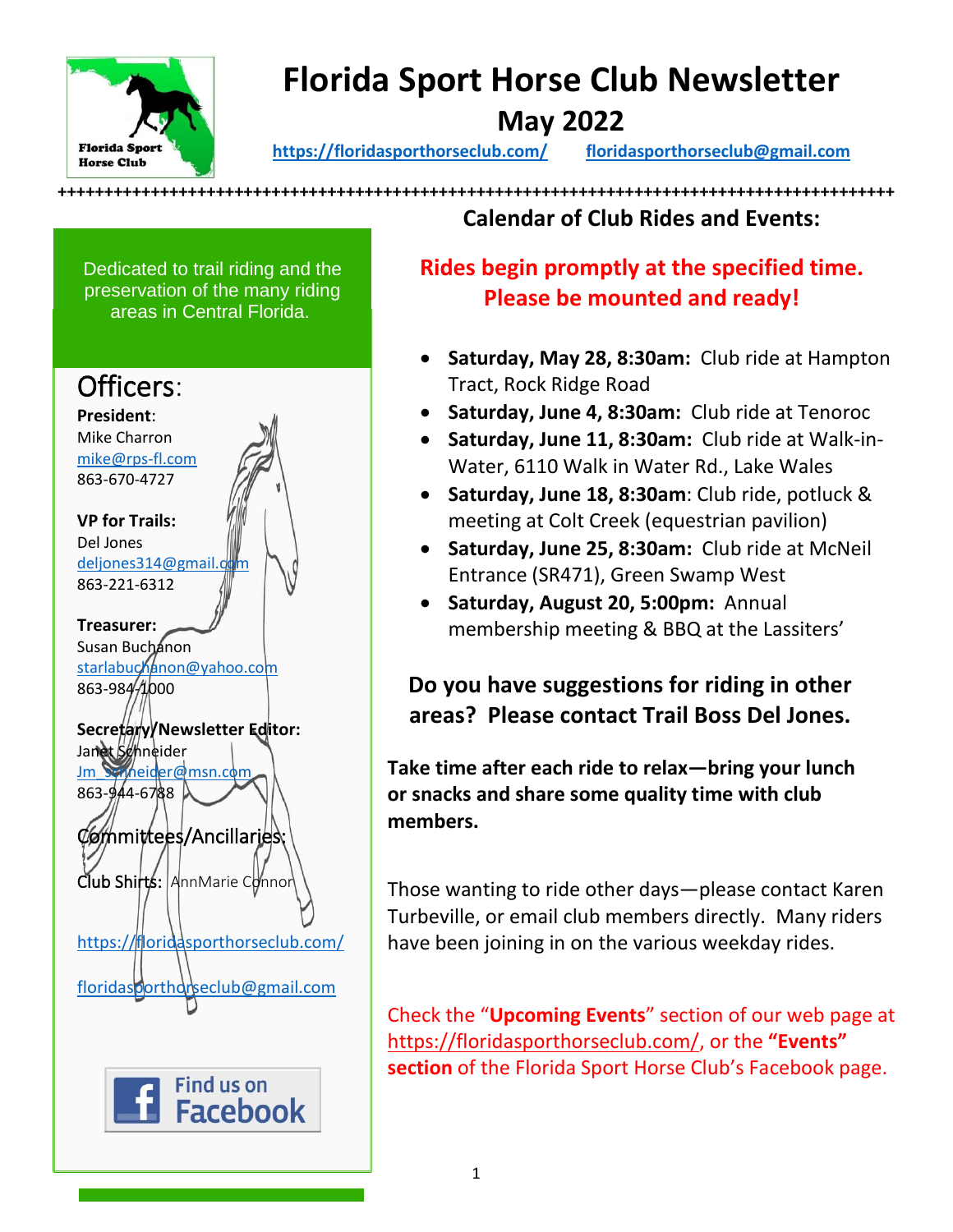

**WELCOME** to our newest member, **Erik Lundquist**! He's already been on a couple of rides with us, and we're glad to have him.

**Please note that the weekly club rides have changed to 8:30am in an effort to beat the heat.**

At this moment the **next monthly meeting** will be back at Colt Creek on Saturday, June 18. We're still looking for an indoor venue to beat the heat and bugs.

**Save the date!** Our annual membership meeting and barbeque will be **Saturday, August 20** at 5pm at the Lassiters' home in Bartow.

**The first club ad in the Horse & Pony News** has been published in the May 2022 issue**.** 3 more ads will be published in September, November and January issues.

**Talking to random horse people really pays off**. On April 30 Melody Cazort strolled over to talk to a couple of ladies in the Lower Green Swamp parking area and told them about our club. Those ladies went on to ride the trails with an older map; because the trail markers have changed, they got well and truly turned around. BUT—they had our club card and actually called! Janet was able to pinpoint their position and direct them back to the parking area. Well done, Melody!

The **weekday pickup rides** are still going strong. They aren't always advertised, so if YOU want to ride during the week please contact Karen Turbeville.

**June Jansen** is changing jobs, from a paying gig to one that only reimburses in gratitude. She has consented to become a part of our **camping committee!**





**Memorial Day** weekend is fast approaching. While it's always nice for working people to have a 3-day weekend, it's important to remember that the day is to commemorate those who gave their lives in service to their countries and the world.

The **club ride on June 11** will be at Walk-in-Water, and some of us have never been. You can use 6110 Walk in Water Rd, Lake Wales, for a GPS address; there's a whole lot of nothin' down there, but the equestrian entrance (see picture below) and campground is marked. Have \$4 ready to pay at the kiosk and turn left into the equestrian parking area. A trail map is posted on the club's website.



The **5 short hoses** (cut down from 1 big one, thanks to Mike Charron) have all been placed. Three are at Colt Creek (1 in Middle Lakes, 1 in the main equestrian campground, and 1 in the expansion), one is at Hampton Tract campground, and one is at Tenoroc. They've already proved useful for club members and, we hope, other equestrians.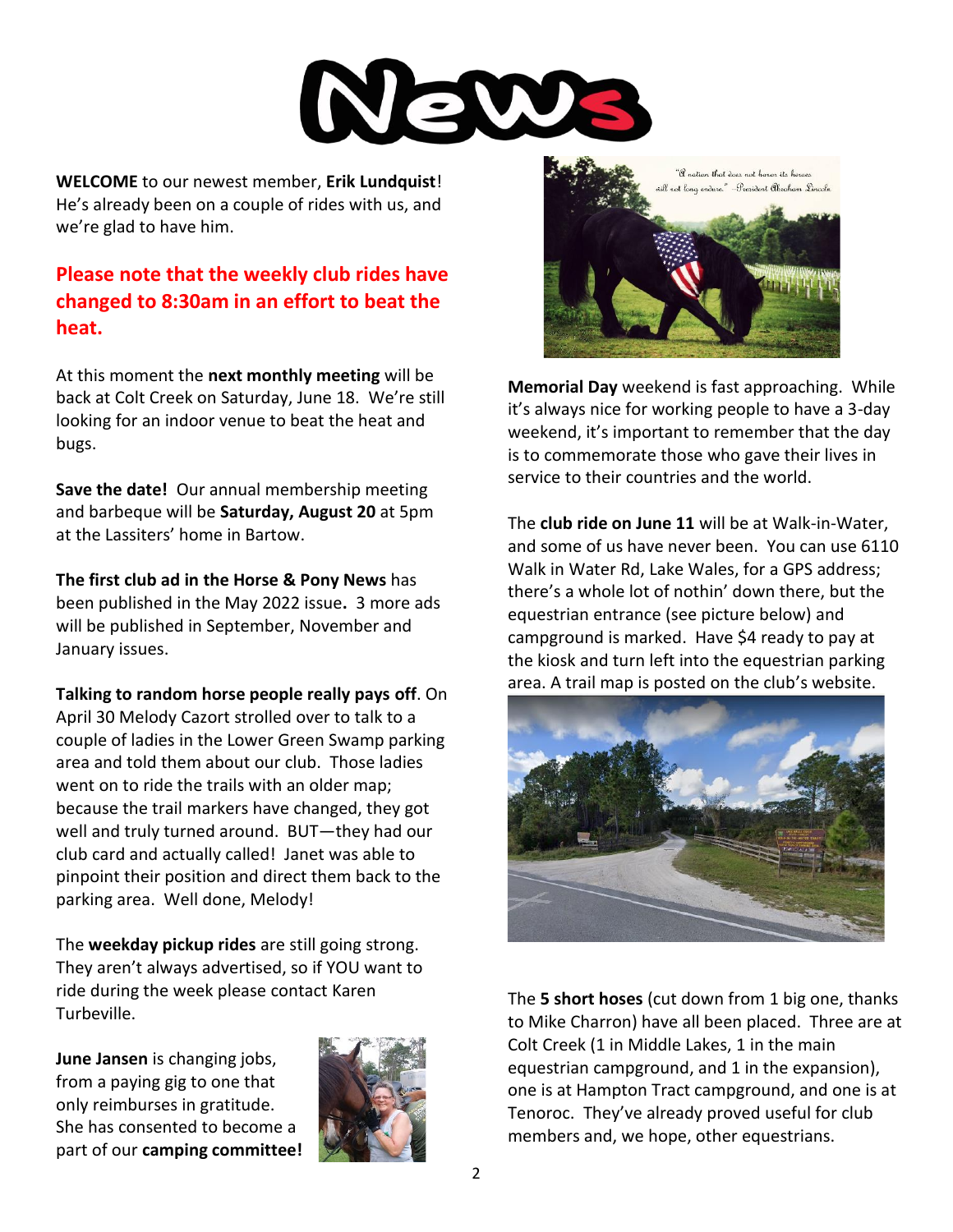We need to give a special thanks to **Donna Fellers.** She's been bringing door prizes to the last several meetings to spice us up. Those plus the table decorations have been wonderful!

**If you see unfamiliar faces** at our rides and events, please introduce yourself and invite them to club activities. People are welcome to join us a few times before they decide to become a member. **And remember—guests must sign a hold harmless**



**that the trail bosses will provide. Please escort the guests to the trail boss of the day!**

**Do you follow our Facebook page or web page?** All our events, news, and tips are listed there. You can even review our club!

**Want a club shirt? We now must have an order of 6 shirts or more to place it.** Email AnnMarie Connor at [nascaramc@yahoo.com.](mailto:nascaramc@yahoo.com)



## **June Jansen** has RETIRED!!!!!

**Please offer sympathies to Cathy Botts,** who has just lost a mare she's had for 20 years to colic.

Congratulations to **Linda Allison**, who is now the proud owner of Kentucky Mountain Horse "Phoebe."

Congratulations to **Cindy Jones**' granddaughter Hannah, who just graduated.

**Mike and Barbara Charron** will take part in an endurance ride near New Smyrna Beach on May 28. This will be Ali's first try at the sport. Wish them luck!

**\_\_\_\_\_\_\_\_\_\_\_\_\_\_\_\_\_\_\_\_\_\_\_\_\_\_\_\_\_\_\_\_\_\_\_\_\_\_\_\_\_\_\_\_\_\_\_\_\_\_\_\_\_\_**

If anyone is **camping on the July 4th weekend**, would you please let Linda Allison know? She wants to camp but doesn't want to go by herself.









**Del Jones** has a saddle rack for sale for \$50. Call him if you're interested.

**For Sale**: Beautiful slide out 3 horse Bison LQ trailer, a home on wheels. Just got back from Arkansas. Asking \$35,900 or best offer, or trade for smaller trailer and cash. Pictures available from Marianne Mozelle. Can be seen in Lakeland or call 863-255-7300.

**Safe Horses for Parties, Weddings, Community outreach**, pictures and/or therapy. Reasonable rates; call Marianne Mozelle, 863-255-7300.

**Hand-crafted soaps from advanced certified soap maker Jane Gavin:** essential oil soaps, and others. She now makes a Farriers' soap, inspired by Wayne Elkins and Dani Horton. She also has an all-natural citronella soap that is excellent for horses. Check out her web site at [https://www.soapforthesoul.com/.](https://www.soapforthesoul.com/)

Join the club! Meet some great people who love their horses. Follow us on Facebook and visit us online at [https://floridasporthorseclub.com/.](https://floridasporthorseclub.com/) Happy Trails, where we hope to see you soon!